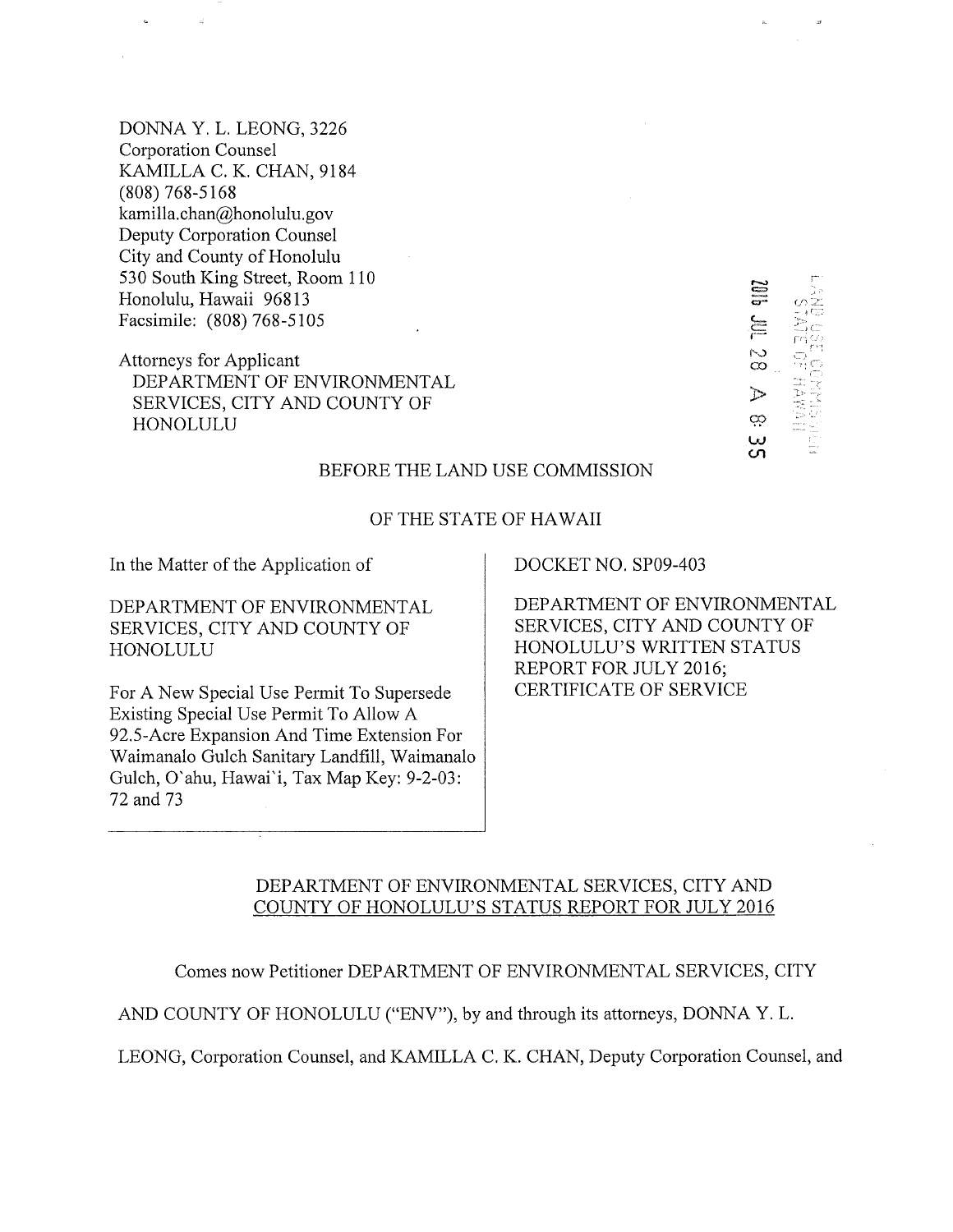hereby files its written status report for July 2016 pursuant to the Land Use Commission of the State of Hawaii Order Requiring Written Status Reports, dated May 28,2014.

ENV represents that on June 22, 2016, it filed with the Honolulu Planning Commission a Motion to Stay Proceedings to April 22, 2017 (the "Motion"). Intervenors Ko Olina Community Association and Maile Shimabukuro (collectively referred to as "KOCA") joined in the Motion, subject to clarifications set forth in the joinder it filed on July 5, 2016. On July 8, 2016, Intervenor Schnitzer Steel Hawaii Corp. joined in the Motion subject to the clarifications in KOCA's joinder. The Motion is pending at the Honolulu Planning Commission.

ENV continues to work toward further diversion of waste from the Waimanalo Gulch Sanitary Landfill.

DATED: Honolulu, Hawaii, July 28, 2016.

DONNA Y. L. LEONG Corporation Counsel

By

KAMILLA C. K. CHAN Deputy Corporation Counsel

Attorneys for Applicant DEPARTMENT OF ENVIRONMENTAL SERVICES, CITY AND COUNTY OF HONOLULU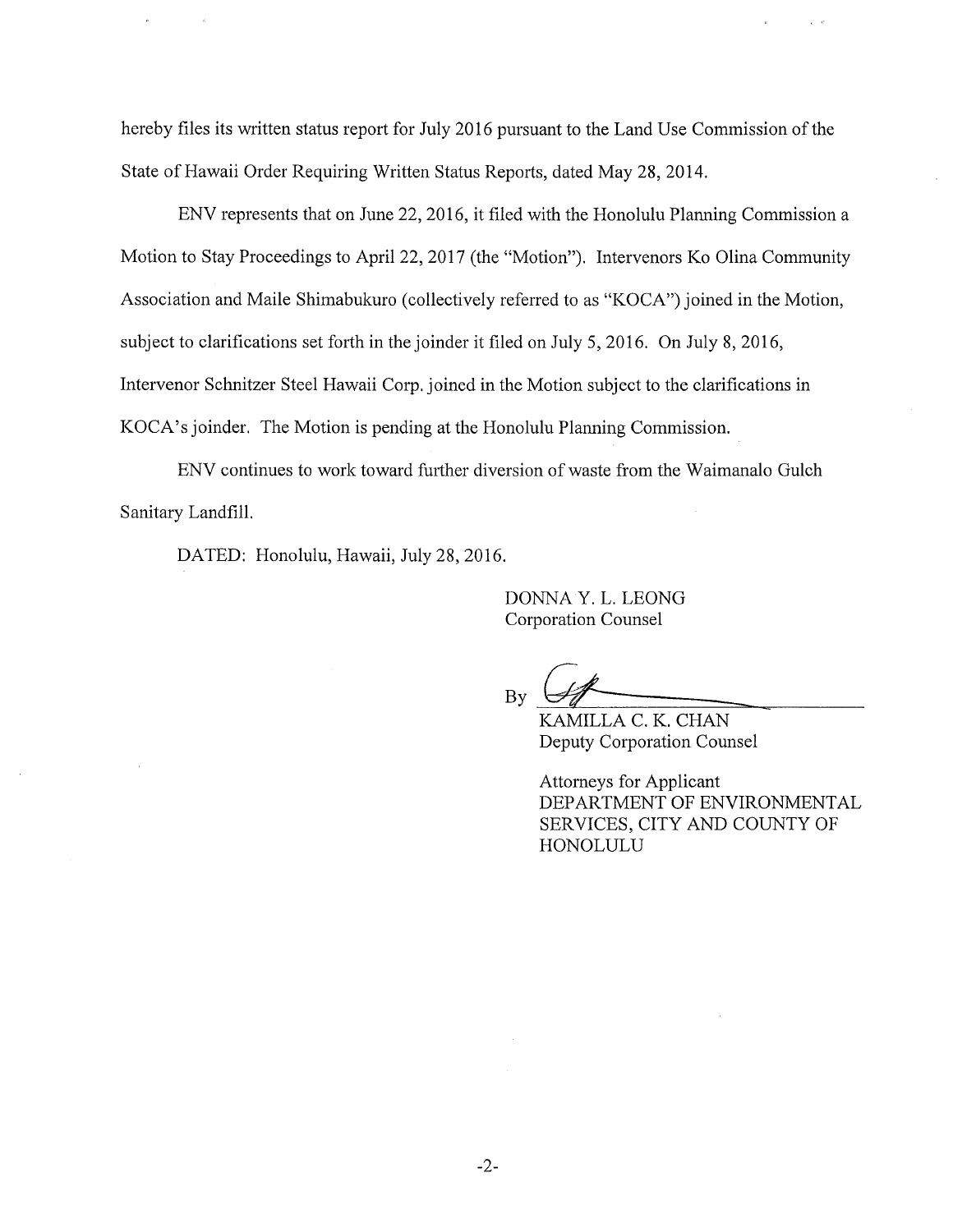### BEFORE THE LAND USE COMMISSION

### OF THE STATE OF HAWAII

In the Matter of the Application of

DEPARTMENT OF ENVIRONMENTAL SERVICES, CITY AND COUNTY OF HONOLULU

For A New Special Use Permit To Supersede Existing Special Use Permit To Allow A 92.5-Acre Expansion And Time Extension For Waimanalo Gulch Sanitary Landfill, Waimanalo Gulch, O'ahu, Hawai'i, Tax Map Key: 9-2-03: 72 and 73

Honolulu, Hawaii 96813

DOCKET NO. SP09-403

CERTIFICATE OF SERVICE

 $\tau \in \mathcal{P}$ 

# CERTIFICATE OF SERVICE

I hereby certify that a copy of the DEPARTMENT OF ENVIRONMENTAL

### SERVICES, CITY AND COUNTY OF HONOLULU'S WRITTEN STATUS REPORT

FOR JULY 2016 was duly served by either hand-delivery or U. S. Mail, postage prepaid, by

certified mail, return receipt requested, to the following on the date below, addressed as follows:

|                                                                                                      | Delivery | Mail |
|------------------------------------------------------------------------------------------------------|----------|------|
| Leo Asuncion, Acting Director<br>Office of Planning<br>P. O. Box 2359<br>Honolulu, Hawaii 96804-2359 | X        |      |
| Brian Yee, Esq.<br>Deputy Attorney General<br>Hale Auhau, Third Floor<br>425 Queen Street            |          | Χ    |